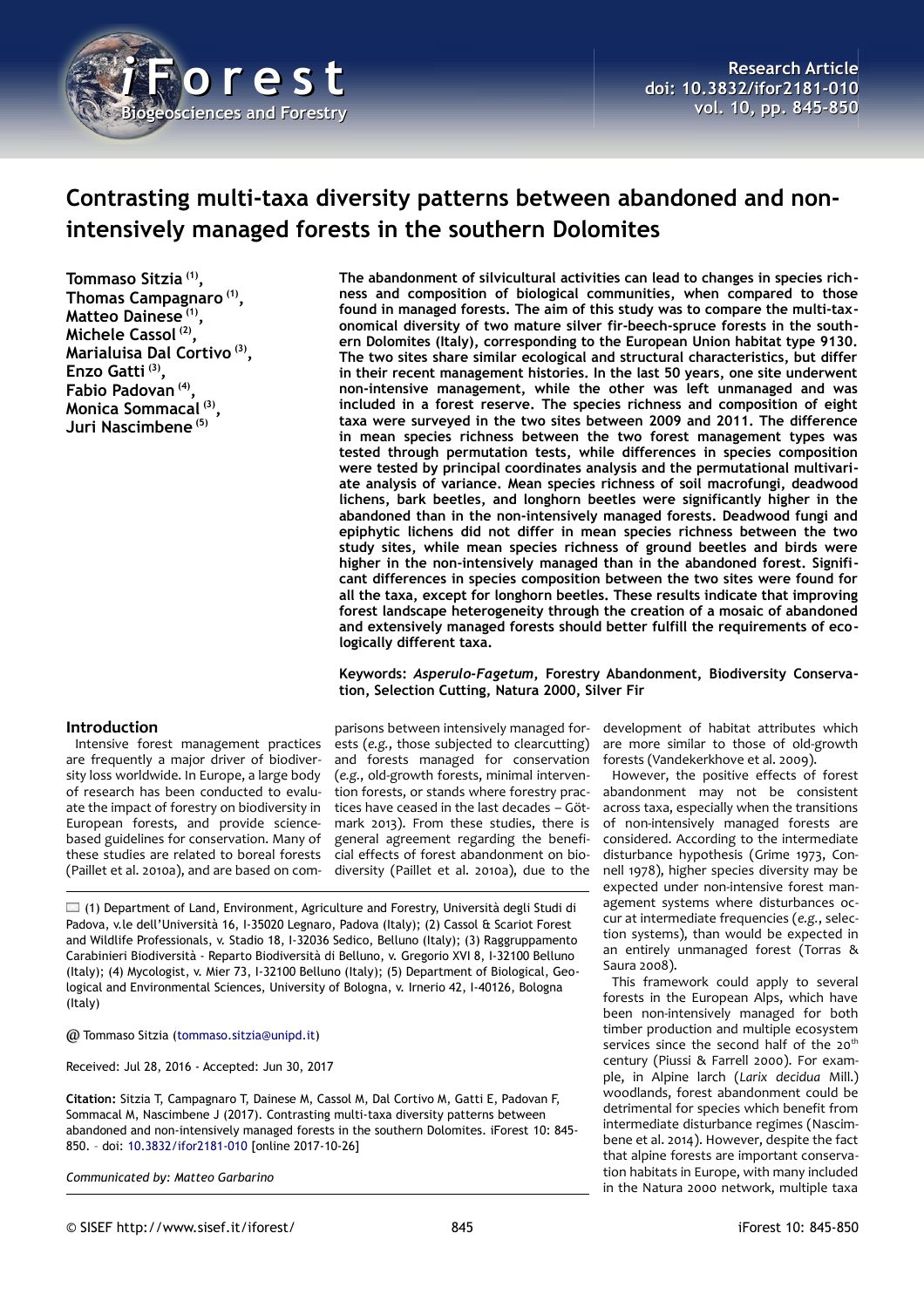<span id="page-1-0"></span>**Tab. 1** - Mean (± standard deviation) structural parameters showing significant differences ( $P < 0.01$ ) between sample sites at the non-intensively managed and the abandoned forests. P-values were obtained using a linear mixed model (forest management as a fixed factor, plot as a random factor) with a restricted maximum likelihood (REML) approach.

| Variable                                    | Type           | Non-intensively<br>managed     | Abandoned                         |
|---------------------------------------------|----------------|--------------------------------|-----------------------------------|
| Beech crown cover (%)                       | $\blacksquare$ | $28.6 \pm 19.7$                | $55.6 \pm 13.8$                   |
| Coarse woody debris<br>$(m^3 \text{ ha}^1)$ | Stumps         | $23.0 \pm 9.9$                 | $6.0 \pm 3.5$                     |
|                                             | Snags<br>Logs  | $1.7 \pm 3.4$<br>$0.2 \pm 0.2$ | $14.1 \pm 8.5$<br>$18.5 \pm 10.2$ |

biodiversity effects of forest abandonment as compared to non-intensive forest management are not well understood.

Assessing the response of multiple taxa to forest management could provide more robust information on forest biodiversity patterns and drivers compared to focusing only on a single taxon (Lawton et al. 1998, Vessby et al. 2002, Fattorini et al. 2011). For example, the use of a multi-taxon approach is the basis for elucidating the potential co-variation among organisms exploiting different substrates (*e.g.*, soil, dead wood, tree bark) and occupying different trophic levels (Blasi et al. 2010). Information on species diversity patterns for multiple taxa is therefore crucial for the assessment of conservation priorities (Paillet et al. 2010b) and of surrogate taxa for the representation of biodiversity (Lewandoski et al. 2010, Santi et al. 2010, Gioria et al. 2011). The need for these data is currently one of the key challenges in forestry research (Blasi et al. 2010, Gao et al. 2015).



<span id="page-1-1"></span>**Fig. 1** - Schematic diagram of the sampling plots, where the silhouettes of animals represent the eight taxonomic groups surveyed. Beetles were surveyed with two pitfall and one window trap, while the other taxa were surveyed by counting the species occurring inside the sampling plot, on the ground, living trees, deadwood, or acoustic detection (images with different scales).

Currently, the knowledge gap regarding the effects of forest management on multiple taxa is related to two main issues: (a) the complexity in controlling potential confounding factors, such as site conditions, landscape context, past management history (Sitzia et al. 2012), that hinders the development of studies with adequate replication for general statistical inference (Paillet et al. 2010b); and (b) the cost of performing multi-taxon studies that simultaneously evaluate the response of different taxa which have a range of ecological requirements (Paillet et al. 2010a).

In this study, we tested the hypothesis that the effects of forest abandonment on biodiversity are consistent and positive across taxa in non-intensively managed forests. We surveyed eight taxa in mountain forests dominated by silver fir (*Abies alba* Mill.), beech (*Fagus sylvatica* L.), and Norway spruce (*Picea abies* [L.] H. Karst.). We compared the diversity patterns between two neighboring watersheds in the Italian Alps, one of which has been subjected to forest abandonment for 50 years, and the second which has been non-intensively managed by selective logging. To mitigate the impact of pseudo-replication in our experimental design, the forests of the two watersheds were characterized by matched phytosociological, past management history, climatic, and topographic conditions (Sitzia et al. 2012). The eight taxa were selected to cover a wide range of resource uses and substrates, in terms of soils, deadwood and epiphytic organisms, photosynthetic organisms, decomposers, and predators.

# **Methods**

# *Study areas*

The study was conducted in a mountain forest district of the southern Dolomites, in the eastern Italian Alps. The mean annual temperature is 7.2 °C, and the mean annual precipitation ranges from 1300 to 1500 mm, mainly concentrated in May-June and October-November. The most common forest soils are cambisols (ARPAV 2005), and the bedrock consists of calcareous and dolomitic materials (Regione Veneto 2010).

The focus of this research was in the adjacent watersheds of Tovanella (46° 18′ N, 12° 18′ E) and Cajada (46° 14′ N, 12° 14′ E). Both watersheds are approximately 1040 ha in

size, with elevations ranging from 550 to 2500 m a.s.l., and have a similar history of forest management, but are currently subjected to contrasting forest management regimes (Sitzia et al. 2012). Both forests have been heavily logged in the last century. From 1943 to 1953, the ratio of yield to increment was up to 150%. This resulted in a very low growing stock of less than 200  $m<sup>3</sup>$  ha<sup>-1</sup>, with a low density of large trees (Susmel 1958, Lazzarini 1999).

In the Tovanella watershed, both forestry and grazing ceased in 1957 (Susmel 1958), and the site has been part of a nature reserve since 1971. In Cajada watershed, nonintensive logging is conducted by group-selection, with coupe sizes not larger than 1000 m<sup>2</sup>, and grazing is not admitted inside forests. Based on the data available for a forest compartment adjacent to the surveyed plots, the mean annual harvest in the Cajada watershed in the period 1991- 2003 (prior to the survey time) has been 1.7  $m<sup>3</sup>$  ha<sup>-1</sup>, which corresponds to 0.6% of the growing stock and 33% of the annual increment (Andrich 2004). Due to these different management regimes, the forests of the two watersheds differ in some structural parameters, which are summarized in [Tab. 1.](#page-1-0) Both watersheds are currently included in Natura 2000 sites (Tovanella: site IT3230031, 8845 ha, and IT3230089, 70,397 ha; Cajada: site IT3230083, 31,383 ha), and are therefore aimed at biodiversity conservation according to the Habitats Directive (92/43/EEC).

### *Sampling design and species data collection*

In each watershed, ten sampling units [\(Fig. 1\)](#page-1-1) were randomly selected and permanently marked in the field. Each sample was located within a mature mixed silver fir-beech-Norway spruce forest (EU habitat type 9130) with a slope of less than 26° (Lasen et al. 2008, Ente Parco Nazionale delle Dolomiti Bellunesi 2009). At each sample location, a 12.5 m radius circular plot  $(491 \text{ m}^2)$  was established, with a minimum distance of 200 m between each plot. The average altitude of the plots in Cajada was 1221  $\pm$  103 m a.s.l., with aspects ranging from NNE to S. The average altitude of plots in Tovanella was  $1228 \pm 43$  m a.s.l, all with N aspect. Previous analyses of the vegetation units based on regional phytosociological classification confirmed that the forest stands of the two watersheds represent the same forest type (Sitzia et al. 2012). This equivalence is fundamental, given that different forest types may host different communities with different species richness and composition.

Between 2009 and 2011, we surveyed the occurrence of species belonging to eight taxa at the center of the 12.5 m radius circular plots. The eight taxa surveyed were: (a) deadwood macrofungi; (b) soil macrofungi; (c) epiphytic lichens; (d) deadwood lichens; (e) bark beetles (*Scolytinae*); (f) longhorn beetles (*Cerambycidae*); (g)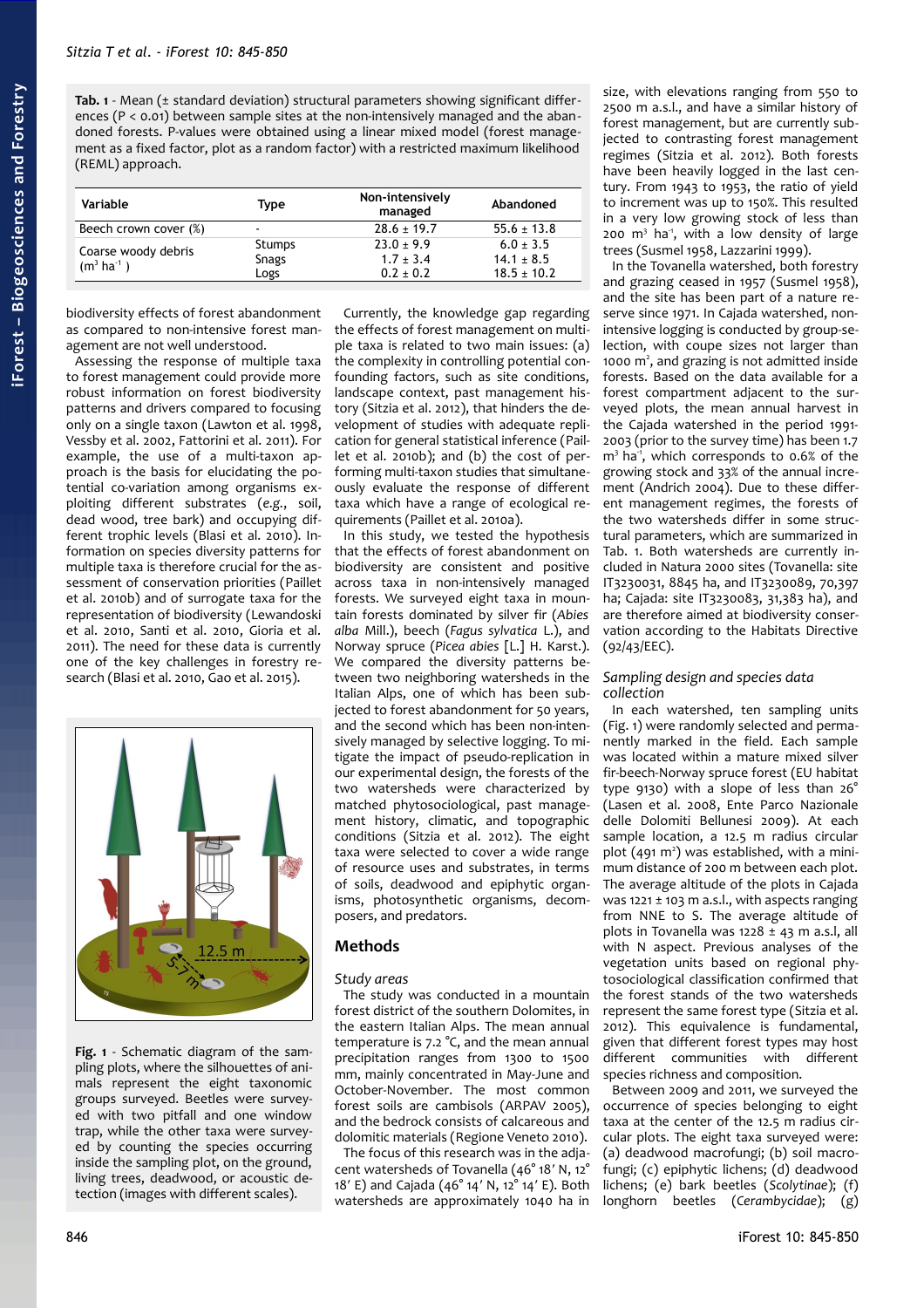ground beetles (*Carabidae*); and (h) bird species. Further details on the sampling units and recording methods used for stand structure are available in Sitzia et al. (2012).

In 2009 and 2010, the occurrence of fruiting bodies of deadwood and soil macrofungi in each plot were recorded in August, September, and October. Each survey was carried out during a similar time-span to improve data comparability between plots. Species that were not directly identified in the field were collected for later identification in the laboratory, and specimens were stored in permanent collections.

The occurrence of all epiphytic lichens present from the tree-base up to 2 m height were assessed in 2009 for all individual silver fir, Norway spruce, and beech trees. Deadwood lichens were surveyed on all stumps, snags, and logs occurring in each plot (see Nascimbene et al. 2013 for further details).

Two different traps were used to assess the abundance of beetle species in the plot: two pitfall traps for ground beetles and one window trap for longhorn and bark beetles. Traps were inspected every 15 days between May and mid-October 2009 (see Sitzia et al. 2015 for further details).

Birds were surveyed twice per year during the reproductive season (end-May and June) between sunrise and 11 a.m. Each survey consisted of a 10-minute point count, preceded by 2 minutes of silence to offset the disturbance effect due to the arrival of the surveyor. All bird species which

<span id="page-2-0"></span>**Fig. 2** - Mean number of (a) deadwood macrofungi, (b) soil macrofungi, (c) epiphytic lichens, (d) deadwood lichens, (e) bark beetles, (f) longhorn beetles, (g) ground beetles, and (h) bird species in relation to forest management (A: abandoned; M: non-intensively managed). Error bars represent the standard error. The plots report the P-values of permutation based statistical test used to test differences on mean species richness between the two forest management types.

were visually or acoustically detected were noted during the point count.

Species nomenclature followed Padovan (2008), Nimis & Martellos (2003), Sitzia et al. (2015), and Fracasso et al. (2009) for macrofungi, lichens, beetles, and birds, respectively.

#### *Statistical analysis*

Analysis to test the effect of forest management on species diversity was carried out at the plot-level for (a) mean species richness and (b) species composition (presence-absence data) for each taxon. Differences in mean species richness were tested using a Fisher-Pitman permutation test (Berry & Mielke 2002), and significant findings were further tested using a Monte Carlo randomization test on means, based on 9999 combinations (Neuhäuser & Manly 2004, Torsten et al. 2016). Principal coordinates analysis based on a Sørensen's dissimilarity matrix and a permutational multivariate analysis of variance (PER-MANOVA based on 9999 permutations – Anderson 2001) were used to test for differences in species composition between the two forest management types. All analyses were performed using the R statistical software version 3.0.2 (R Development Core Team 2015), with the Fisher-Pitman permutation test performed using the "oneway test" function in the "coin" package (Torsten et al. 2008); and the PER-MANOVA analysis conducted using the "adonis" function in the "vegan" package (Oksanen et al. 2015).

<span id="page-2-1"></span>**Tab. 2** - Total number of species in the 10 sampling plots from each forest watershed.

| Taxon               | Non-<br>managed | intensively Abandoned |
|---------------------|-----------------|-----------------------|
| Deadwood            | 38              | 62                    |
| macrofungi          |                 |                       |
| Soil macrofungi     | 25              | 15                    |
| Epiphytic           | 44              | 39                    |
| lichens             |                 |                       |
| Deadwood            | 16              | 22                    |
| lichens             |                 |                       |
| <b>Bark beetles</b> | 12              | 17                    |
| Longhorn            | 6               | 13                    |
| beetles             |                 |                       |
| Ground beetles      | 16              | 14                    |
| <b>Birds</b>        | 16              | 16                    |

### **Results**

A total of 34 species of deadwood macrofungi, 78 soil macrofungi, 56 epiphytic lichens, 22 deadwood lichens, 17 bark beetles, 15 longhorn beetles, 19 ground beetles, and 20 birds were found in the two test watersheds (see Tab. S1 in Supplementary material for the original data used to perform the analyses). The total species richness of the 10 sampling plots for each forest watershed (γ-diversity) is reported in [Tab. 2.](#page-2-1)

The mean species richness for four taxa (soil macrofungi, deadwood lichens, bark beetles, and longhorn beetles) were significantly higher in the abandoned than in the non-intensively managed forests [\(Fig. 2\)](#page-2-0).

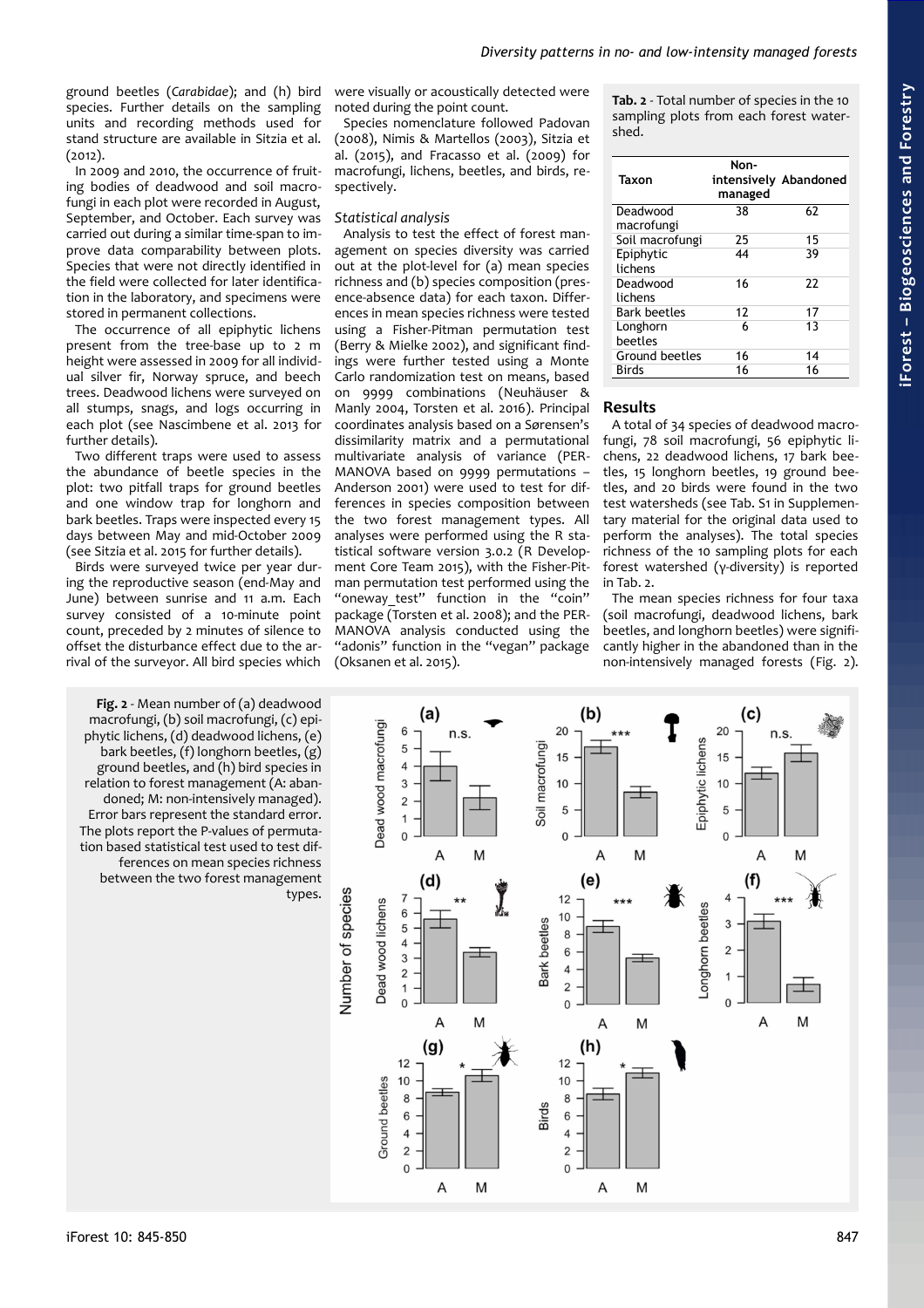

<span id="page-3-0"></span>**Fig. 3** - Principle coordinates analysis (Sørensen's dissimilarity matrix) of (a) deadwood macrofungi, (b) soil macrofungi, (c) epiphytic lichen, (d) deadwood lichen, (e) bark beetle, (f) longhorn beetle, (g) ground beetle, and (h) bird community composition. Each point represents the composition of a sampling plot (filled dots: abandoned forests; open dots: non intensively managed forests). The plots report the P-values of a PERMANOVA used to test differences in composition between the two types of forest management types. Sites are plotted only when at least one species was recorded.

No significant difference in mean species richness was found between the two management regimes for deadwood fungi or epiphytic lichens, while mean species richness for ground beetles and birds was higher in the non-intensively managed than in the abandoned forest. These findings indicate that differences in individual mean species richness do not always reflect that of total species richness [\(Tab. 2\)](#page-2-1). However, significant differences in species composition were found between the abandoned and non-intensively managed forests for all taxa, with the exception of longhorn beetles [\(Fig. 3\)](#page-3-0).

# **Discussion**

The results of this study reveal contrasting diversity patterns between the abandoned and non-intensively managed forests for eight different taxa, which encompass a wide range of substrates and resource usage. These findings support the hypothesis that the biodiversity impacts of conversion from intensive forest management to forest abandonment may not be as striking and consistent across taxa as the conversion from intensive to non-intensive forestry (Paillet et al. 2010a). This may be a reflection of the fact that some species are favored by intermediate disturbance regimes (Roberts & Gilliam 1995).

The four taxa whose mean species richness was found to be higher in abandoned forests are mainly related to deadwood (*i.e.*, lichens, bark and longhorn beetles –

Nascimbene et al. 2013, Sitzia et al. 2015). This substrate type tends to be more abundant and diverse in abandoned forests, as these sites tend to accumulate higher amounts of logs and snags that improve the range of micro-habitats for organisms colonization. By contrast, in managed forests tree stumps are the only type of deadwood that is typically available (Nordén et al. 2004, Seidling et al. 2014). The amount and diversity of deadwood in abandoned forests are therefore likely to enhance the establishment of less common communities, which are not likely to be found in forests managed solely for timber production (Mason & Zapponi 2015, Sabatini et al. 2016). A consistent pattern was observed in this study between lichens and bark beetles, whereas longhorn beetles showed a different pattern, in which communities similar in composition were progressively enriched by a species accumulation process, coupled with the progressive accumulation of different types of deadwood over the time since abandonment (Sitzia et al. 2015).

Higher biodiversity was observed for both birds and ground beetles in the nonintensively managed forests compared to the abandoned forests. For birds, this may reflect a negative effect on biodiversity due to canopy closure (Gil-Tena et al. 2007) associated with forestry abandonment. Moreover, forestry abandonment promotes the spontaneous reforestation of adjacent open lands and the development of forest gaps, which provide fundamental food and nesting resources for many bird species (Sitzia et al. 2014, Campagnaro et al. 2017). For ground beetles communities, our results agree with previous studies reporting that non-intensive forestry is compatible with high beetle biodiversity (Toigo et al. 2013), which may be due to the lower soil moisture levels than in abandoned forests (Sitzia et al. 2015). As it was found for other taxa in these study, the differences in mean species richness of ground beetles were not associated with differences in species composition, indicating that compositionally similar communities may evolve under different management regimes.

Interestingly, the mean species richness of epiphytic lichens and deadwood fungi did not significantly differ between non-intensively managed and abandoned forests. On the contrary, differences in species composition were detected for both taxa. For lichens, these differences may be due to gradual canopy closure, which would enhance more shade-tolerant species (Sitzia et al. 2012, Nascimbene et al. 2013). Increasing tree age would also be beneficial for lichens, due to an increase in substrate stability and availability, and changes in the chemical-physical features of the bark (Esseen et al. 1996). As with the other deadwood related organisms considered in this study, deadwood fungi showed differences in species composition that are likely related to the greater availability of different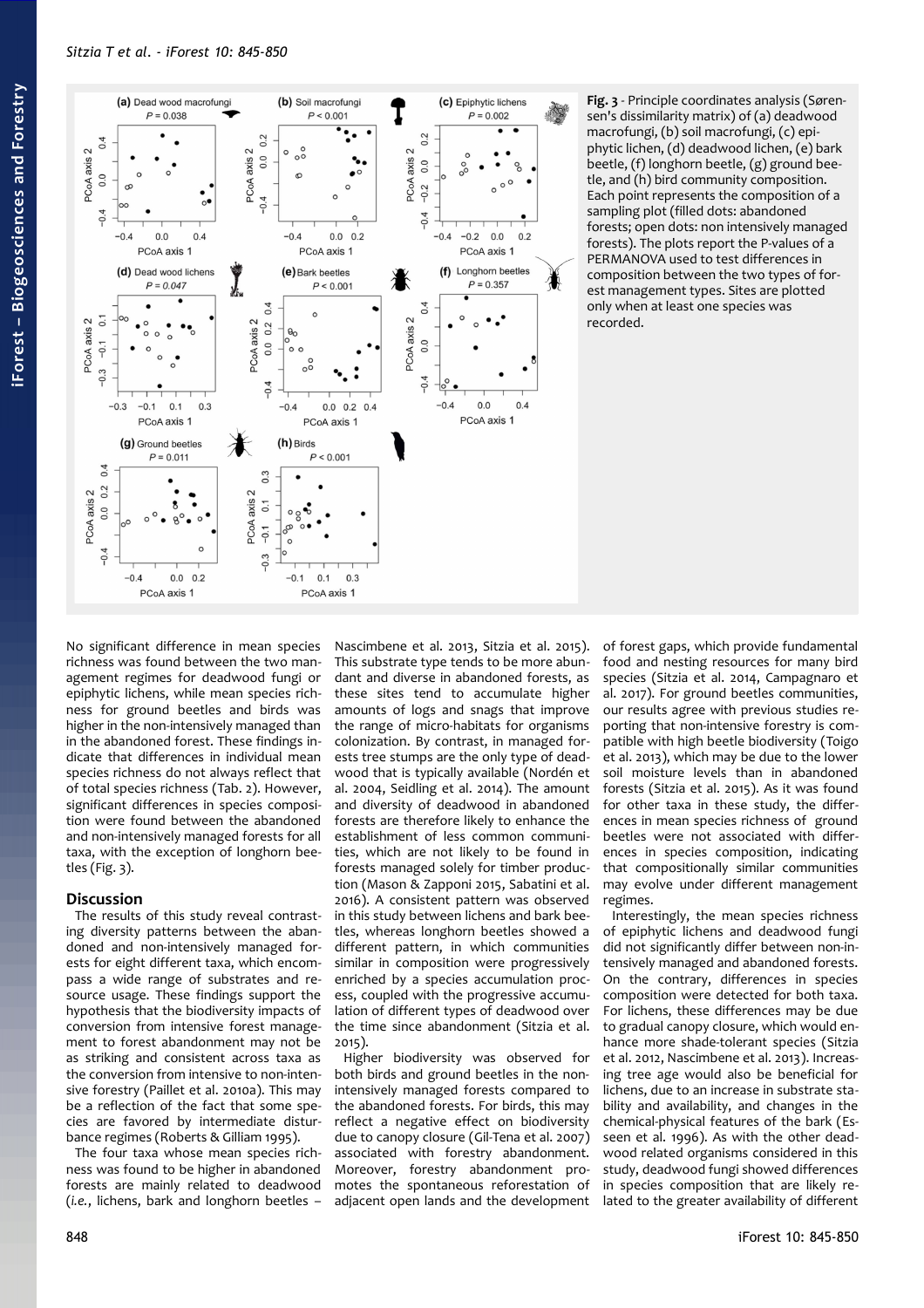types of dead wood in abandoned forests, which enhances the establishment of species that cannot be found on stumps in productively managed forests (Abrego & Salcedo 2013, Persiani et al. 2015).

We stress that the differences in diversity observed in mean species richness did not always reflect differences of total species richness. This suggests that further research and sampling is needed to elucidate the variability of species richness at the stand scale, rather than at the plot scale.

## **Conclusions**

The contrasting diversity patterns found in this study between the eight taxa in the abandoned and non-intensively managed forests suggests that management abandonment cannot be generalized as a best practice for biodiversity conservation in mountain forests of the Alps. Rather, these findings support the hypothesis that enhancing forest landscape heterogeneity through the creation of a mosaic of abandoned and non-intensively managed forests could better fulfill the requirements of ecologically different taxa. Such an approach may enhance biodiversity conservation in forest landscapes of the Alps, at least in terms of species richness and composition.

Our results are based on a case study alone and do not allow to make a general inference on the effects of a given management regime. However, our findings can contribute to the formulation of new research hypotheses and to provide valuable data for meta-analyses, which is an increasingly used tool to explore general patterns in ecology (Davies & Gray 2015). Moreover, the results of this study can assist in the scientific assessment of adverse effects of forest management (Sitzia et al. 2016), forest ecosystem functions mapping (Vizzarri et al. 2015), and diagnostic species selection (Carranza et al. 2012) in forest habitats. To further examine the hypotheses and findings of this study, more multitaxon investigations are needed at a variety of landscapes. Such studies should address: (a) a higher replication level, ensuring a more robust evaluation of the effect of the management regime and the exclusion of other possible factors not considered in our study (*e.g.*, historical species distribution and landscape legacy); (b) sites abandoned for longer than 50 years, to allow for an evaluation of the consistency of the effects of abandonment found in our study across a longer time span; (c) turnover and nestedness of compositional heterogeneity (β-diversity); and (d) an experimental approach which can better elucidate the causal relationships between management, structural features, and multi-taxon biodiversity.

## **Acknowledgements**

M.E. Olson is acknowledged for his helpful comments on a previous version of the manuscript. This project was supported by the Italian Ministry of Agricultural, Food and Forestry Policies, State Forestry Corps (Project Managers: A. Andrighetti and D. Campedel), research agreement No. 767/ 2008 (TS, Principal Investigator). We thank M. Varaschin for providing assistance to the bird survey. TC was funded by the Dept. TESAF, University of Padova (PhD grant,  $29<sup>th</sup>$  cycle). TS designed the methods, carried out surveys, coordinated the research team, developed and wrote the manuscript, TC played a primary role in the manuscript developing, writing and polishing, MD performed the statistical analysis, MC carried out the bird survey, EG and MS carried out the beetle surveys and coordinated the project, FP carried out the surveys of macrofungi, JN carried out the lichen surveys, played a major role in developing and writing the manuscript and collaborated to the sampling design. D. Hawtree performed the language revision of the manuscript.

## **References**

- Abrego N, Salcedo I (2013). Variety of woody debris as the factor influencing wood-inhabiting fungal richness and assemblages: is it a question of quantity or quality? Forest Ecology and Management 291: 377-385. - doi: [10.1016/j.](http://dx.doi.org/10.1016/j.foreco.2012.11.025) [foreco.2012.11.025](http://dx.doi.org/10.1016/j.foreco.2012.11.025)
- Anderson MJ (2001). A new method for nonparametric multivariate analysis of variance. Austral Ecology 26: 32-46. - doi: [10.1111/j.1442-99](http://dx.doi.org/10.1111/j.1442-9993.2001.01070.pp.x) [93.2001.01070.pp.x](http://dx.doi.org/10.1111/j.1442-9993.2001.01070.pp.x)
- Andrich O (2004). Piano di riassetto forestale del Comune di Longarone, periodo di validità 2003- 2014 [Forest plan of the Longarone Municipality, planning period 2003-2014]. Longarone, Belluno, Italy, pp. 87 and annexes. [in Italian]
- ARPAV (2005). Carta dei suoli del Veneto. Legenda [Soil map of Veneto. Legend]. ARPAV, Padova, Italy, pp. 80. [in Italian]
- Berry KJ, Mielke PWJ (2002). The Fisher-Pitman permutation test: an attractive alternative to the F test. Psychological Reports 90: 495-502. doi: [10.2466/pr0.2002.90.2.495](http://dx.doi.org/10.2466/pr0.2002.90.2.495)
- Blasi C, Marchetti M, Chiavetta U, Aleffi M, Audisio P, Azzella MM, Brunialti G, Capotorti G, Del Vico E, Lattanzi E, Persiani AM, Ravera S, Tilia A, Burrascano S (2010). Multi-taxon and forest structure sampling for identification of indicators and monitoring of old-growth forest. Plant Biosystems 144: 160-170. - doi: [10.1080/11263500](http://dx.doi.org/10.1080/11263500903560538) [903560538](http://dx.doi.org/10.1080/11263500903560538)
- Campagnaro T, Frate L, Carranza ML, Sitzia T (2017). Multi-scale analysis of alpine landscapes with different intensities of abandonment reveals similar spatial pattern changes: Implications for habitat conservation. Ecological Indicators 74: 147-159. - doi: [10.1016/j.ecolind.2016.](http://dx.doi.org/10.1016/j.ecolind.2016.11.017) [11.017](http://dx.doi.org/10.1016/j.ecolind.2016.11.017)
- Carranza ML, Frate L, Paura B (2012). Structure, ecology and plant richness patterns in fragmented beech forests. Plant Ecology and Diversity 5: 541-551. - doi: [10.1080/17550874.2012.74](http://dx.doi.org/10.1080/17550874.2012.740509) [0509](http://dx.doi.org/10.1080/17550874.2012.740509)

Connell JH (1978). Diversity in tropical rain forests and coral reefs - high diversity of trees and corals is maintained only in a non-equilibrium state. Science 199: 1302-1310. - doi: [10.1126/](http://dx.doi.org/10.1126/science.199.4335.1302)

#### [science.199.4335.1302](http://dx.doi.org/10.1126/science.199.4335.1302)

- Davies GM, Gray A (2015). Don't let spurious accusations of pseudoreplication limit our ability to learn from natural experiments (and other messy kinds of ecological monitoring). Ecology and Evolution 5: 5295-5304. - doi: [10.10](http://dx.doi.org/10.1002/ece3.1782) [02/ece3.1782](http://dx.doi.org/10.1002/ece3.1782)
- Ente Parco Nazionale delle Dolomiti Bellunesi (2009). Piano di gestione del sito Natura 2000 SIC-ZPS IT3230083 Dolomiti Feltrine e Bellunesi [Management plan of the Natura 2000 site SCI-SPA IT3230083 Dolomites of Feltre and Belluno]. Ente Parco Nazionale delle Dolomiti Bellunesi, Feltre, Italy, pp. 321. [in Italian] [online] URL: [http://www.dolomitipark.it/it/page.php?id](http://www.dolomitipark.it/it/page.php?id=343) [=343](http://www.dolomitipark.it/it/page.php?id=343)
- Esseen PA, Renhorn KE, Petersson RB (1996). Epiphytic lichen biomass in managed and oldgrowth boreal forests: Effect of branch quality. Ecological Applications 6: 228-238. - doi: [10.2307](http://dx.doi.org/10.2307/2269566) [/2269566](http://dx.doi.org/10.2307/2269566)
- Fattorini S, Dennis RLH, Cook LM (2011). Conserving organisms over large regions requires multi-taxa indicators: one taxon's diversityvacant area is another taxon's diversity zone. Biological Conservation 144: 1690-1701. - doi: [10.1016/j.biocon.2011.03.002](http://dx.doi.org/10.1016/j.biocon.2011.03.002)
- Fracasso G, Baccetti N, Serra L (2009). La lista CISO-COI degli uccelli italiani-Parte prima: liste A, B e C [The list CISO-COI of the Italian birds-First part: lists A, B and C]. Avocetta 33: 5-24. [in Italian]
- Gao T, Nielsen AB, Hedblom M (2015). Reviewing the strength of evidence of biodiversity indicators for forest ecosystems in Europe. Ecological Indicators 57: 420-434. - doi: [10.1016/j.ecolind.20](http://dx.doi.org/10.1016/j.ecolind.2015.05.028) [15.05.028](http://dx.doi.org/10.1016/j.ecolind.2015.05.028)
- Gil-Tena A, Saura S, Brotons L (2007). Effects of forest composition and structure on bird species richness in a Mediterranean context: implications for forest ecosystem management. Forest Ecology and Management 242: 470-476. doi: [10.1016/j.foreco.2007.01.080](http://dx.doi.org/10.1016/j.foreco.2007.01.080)
- Gioria M, Bacaro G, Feehan J (2011). Evaluating and interpreting cross-taxon congruence: potential pitfalls and solutions. Acta Oecologica 37: 187-194. - doi: [10.1016/j.actao.2011.02.001](http://dx.doi.org/10.1016/j.actao.2011.02.001)
- Götmark F (2013). Habitat management alternatives for conservation forests in the temperate zone: review, synthesis, and implications. Forest Ecology and Management 306: 292-307. doi: [10.1016/j.foreco.2013.06.014](http://dx.doi.org/10.1016/j.foreco.2013.06.014)
- Grime JP (1973). Competitive exclusion in herbaceous vegetation. Nature 242: 344-347. - doi:  $10.1038/24234$
- Lasen C, Scariot A, Sitzia T (2008). Natura 2000 habitats map, forest types and vegetation outline of Val Tovanella Nature Reserve. In: "Research on the natural heritage of the reserves Vincheto di Celarda and Val Tovanella (Belluno province, Italy). Conservation of two protected areas in the context of a LIFE Project" (Hardersen S, Mason F, Viola F, Campedel D, Lasen C, Cassol M eds). Arti Grafiche Fiorini, Verona, Italy, pp. 325-334.
- Lawton JH, Bignell DE, Bolton B, Bloemers GF, Eggleton P, Hammond PM, Hodda M, Holt RD, Larsen TB, Mawdsley NA, Stork NE, Srivastava DS, Watt AD (1998). Biodiversity inventories, indicator taxa and effects of habitat modification in tropical forest. Nature 391: 72-76. - doi: